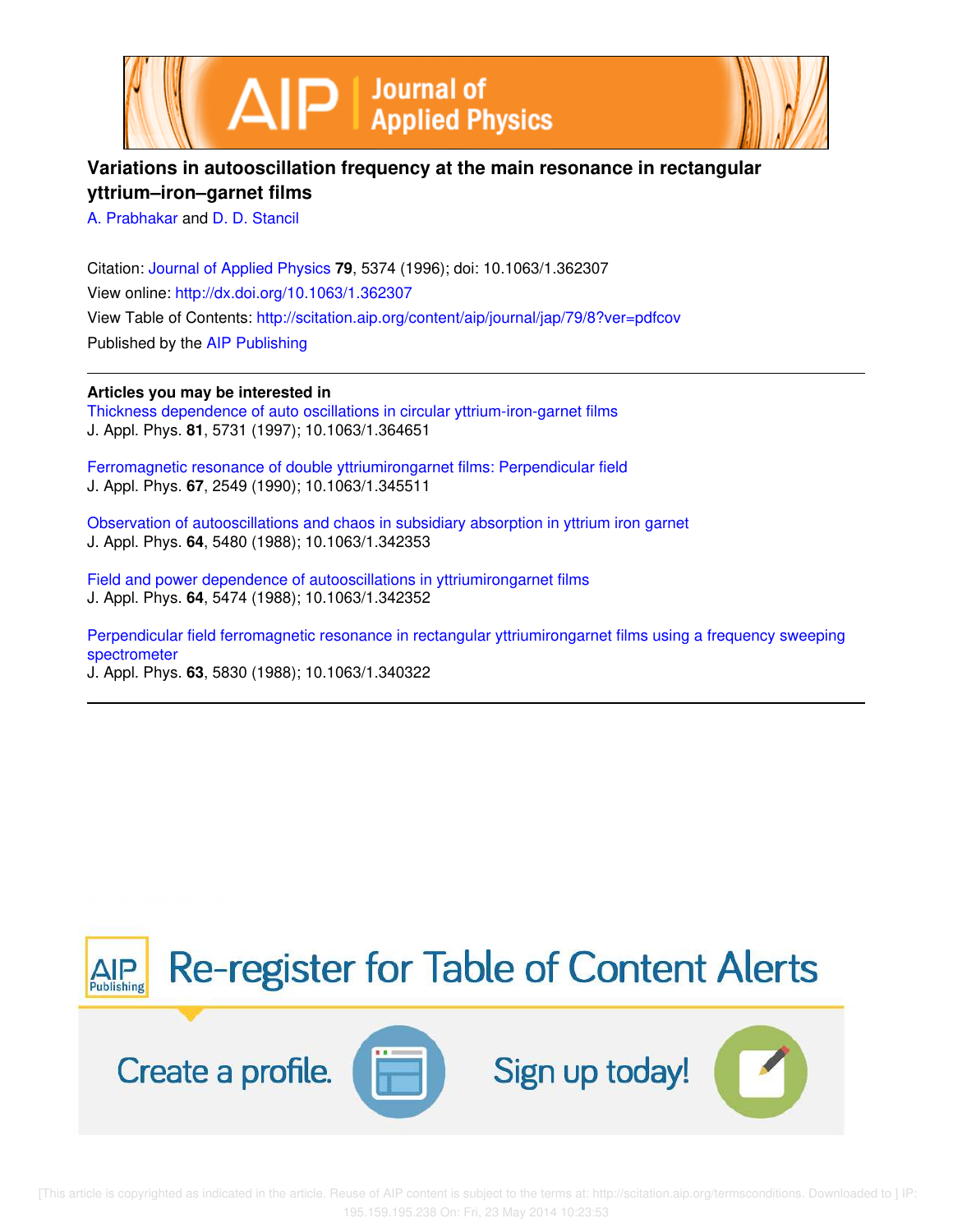# **Variations in auto-oscillation frequency at the main resonance in rectangular yttrium–iron–garnet films**

A. Prabhakar

*Department of Physics, Carnegie Mellon University, Pittsburgh, Pennsylvania 15213*

D. D. Stancil

*Electrical and Computer Engineering, Carnegie Mellon University, Pittsburgh, Pennsylvania 15213*

High power microwave experiments conducted on a rectangular yttrium-iron-garnet (YIG) film indicate a parabolic dependence of the square of the frequency of auto-oscillations on microwave signal amplitudes, an observation that is qualitatively consistent with prior theoretical predictions. Forward volume magnetostatic waves were excited using a microstrip transducer kept in contact with a YIG film placed in a constant external magnetic field ( $H_{dc}$ =3.48 kG). Variations in the input microwave power  $(10 \text{ dBm} *P* < 25 \text{ dBm})$  and frequency  $(5.1 \text{ GHz} *f* < 5.7 \text{ GHz})$  were used to locate and study auto-oscillations close to the Suhl instability at the main resonance. A novel method of viewing changes in the microwave passband using density plots enables us to study variations in the dipole gaps in the passband near the Suhl instability. A broadening of dipole gaps into fingerlike regions of weak transmission marks the onset of auto-oscillations beyond the instability threshold. These regions are associated with a variety of spin-wave dynamics ranging from simple auto-oscillations to auto-oscillations with period doubling and in some cases an abrupt transition to a turbulent wide-band power spectrum. The parabolic dependence of the auto-oscillation frequency persists despite a period-doubling bifurcation. © *1996 American Institute of Physics.*  $[$ S0021-8979(96)72508-5 $]$ 

### **I. INTRODUCTION**

Modulational instabilities at high microwave power levels have been previously studied in thin yttrium-iron-garnet (YIG) films<sup>1</sup> and in YIG spheres.<sup>2,3</sup> These studies indicate that the frequency of auto-oscillation  $(AO)$  increases monotonically with an increase in the amplitude of the microwave signal. Using the center-manifold theory on the entire degenerate spin-wave manifold, Zhang and Suhl<sup>4</sup> calculated the frequency of the limit cycle associated with the AO and predicted that the square of the frequency would vary in a parabolic manner with an increase in the microwave signal amplitude. Our experimental observations on a rectangular YIG film are qualitatively consistent with these predictions. Careful measurements taken at the main resonance, close to the second Suhl instability (SI) threshold, reveal that the parabolic behavior persists even when the system undergoes a period-doubling bifurcation. However, as also noted by various authors, $2^{-5}$  depending on the exact input parameters it is possible to follow a route to chaos where the frequency of AO appears to merely increase monotonically and the spinwave manifold undergoes an abrupt transition to turbulence without observing the parabolic behavior predicted theoretically.

The ferromagnetic resonance (FMR) measurements by McMichael and Wigen on circular YIG films<sup>6</sup> indicate the existence of fingerlike regions of AO associated with the standing wave magnetostatic modes in low-power FMR spectra. In our experiments on propagating waves in rectangular YIG films at high power, we observed the emergence of similarly shaped fingers that corresponded to regions of weak transmission. A wide variety of chaotic dynamics, including AO, were visible in the fingerlike regions. By monitoring the changes in the microwave passband with increases in microwave power, we note that the fingers are associated with the broadening and shifting of the dipole gaps in the passband. The use of density plots to display the data enables us to map the regions of weak transmission over a wide range of input parameters  $(10 \text{ dBm} *P* < 25 \text{ dBm}$  and 5.1  $GHz < f < 5.7$  GHz).

#### **II. EXPERIMENTAL RESULTS**

Our experiments were carried out on a rectangular YIG film  $(5 \text{ mm} \times 10 \text{ mm} \times 7.4 \text{ \mu m})$ . Separate low power FMR measurements on the film indicate a linewidth of 0.9 Oe at 9.2 GHz suggesting a decay rate of  $1.27 \text{ cm}^{-1}$ . A constant magnetic field,  $H_{dc}$ =3.48 kG, was applied perpendicular to the film plane and spin-waves were excited using a microstrip transducer in contact with the film. A second transducer, 3 mm from the first, picks up the output signal from the device and feeds it to a spectrum analyzer where the AO appear as secondary peaks surrounding the primary input frequency. The frequency of AO is calculated as the average separation between adjacent peaks in the output spectrum. Figure 1 shows the variation of the AO frequency as a function of input signal amplitude both with and without a period doubling bifurcation. The signal amplitude was calculated at the input terminals of the device after accounting for cable losses and the reflected power. The parabolic nature of the variation in frequency is qualitatively consistent with the theoretical predictions by Zhang and Suhl. $4,7$  A quantitative comparison of the experimental and theoretical results would involve (a) estimating the decay constants and coupling coefficients associated with interacting modes, (b) modeling the microstrip geometry to calculate the amplitude of the rf field and  $(c)$  reformulating the center-manifold theory to in-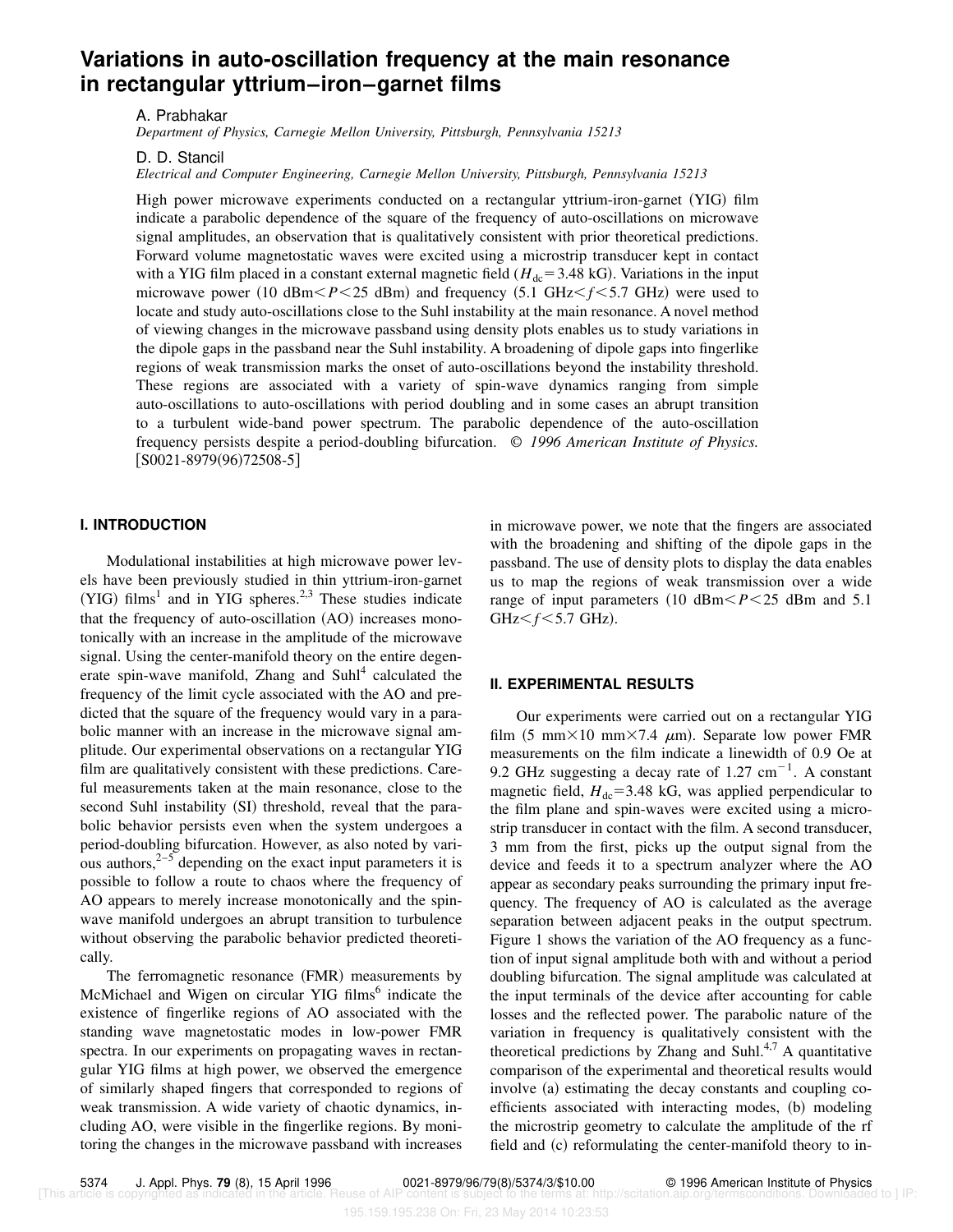

FIG. 1. Variations in the square of AO frequency with increasing microwave signal amplitudes. (a) Simple parabolic dependence and (b) parabolic dependence with a period doubling bifurcation. Both sets of data have been fit to binomial expressions to facilitate comparisons.

clude the dependence of the coupling coefficients and decay constants on the mode number, tasks that are beyond the scope of this article.

We observe a wide range of AO frequencies depending on the location of the input signal frequency in the microwave passband. As one approaches the top of the parabola, the spin-wave system attempts to follow one of various competing routes to chaos. While this attempt manifests itself as a small deviation from the parabolic behavior in the curve of Fig.  $1(a)$ , the curve of Fig.  $1(b)$  demonstrates a case of period doubling with the formation of a limit-two cycle, where the system returns to its original limit cycle after further increases in signal amplitude. Very often, as we increase the



FIG. 2. Transmission characteristics of the YIG film. The passband was obtained with a device input power of  $-24$  dBm in the presence of an external field  $H_{dc}$ =3.48 kG. The arrows mark the frequencies at which the two sets of data in Fig. 1 were taken.

input power, we see an abrupt transition to turbulence near the top of the parabola. Such behavior is reminiscent of attractor destruction when, as the power reaches a critical value  $P_c$ , the attractor collides with the stable manifold of an unstable periodic orbit (boundary crisis). Carroll, Pecora and Rachford<sup>5</sup> have reported similar observations in their experiments on YIG spheres near the first Suhl instability. They also provide a description of the overlapping basins of attraction for chaotic and nonchaotic attractors in the spinwave system that can explain the deviations from the parabolic dependence that we sometimes observe.

A typical microwave passband measurement using a network analyzer with a device input power of  $-24$  dBm is shown in Fig. 2. The dipole gaps in the passband are due to the pinning of spin-waves on the surfaces of the film.<sup>8,9</sup> Figure 2 also shows the location in the passband where the measurements in Fig. 1 were made. By replacing the network



FIG. 3. (a) Density plot of the passband obtained by stepping the input power between 10 and 25 dBm in steps of 0.2 dBm. The frequency scale is accurate to within 1.2 MHz. The white areas correspond to regions of weak transmission. The density is proportional to  $P_{\text{transmitted}}/P_{\text{incident}}$ , normalized on a scale of  $0$  to  $10.$  (b) An inset that shows the emergence of global patterns associated with weak transmission (patterns similar to the fingers of AO). The cross-hairs mark the regions where the data in Fig. 1 were obtained.